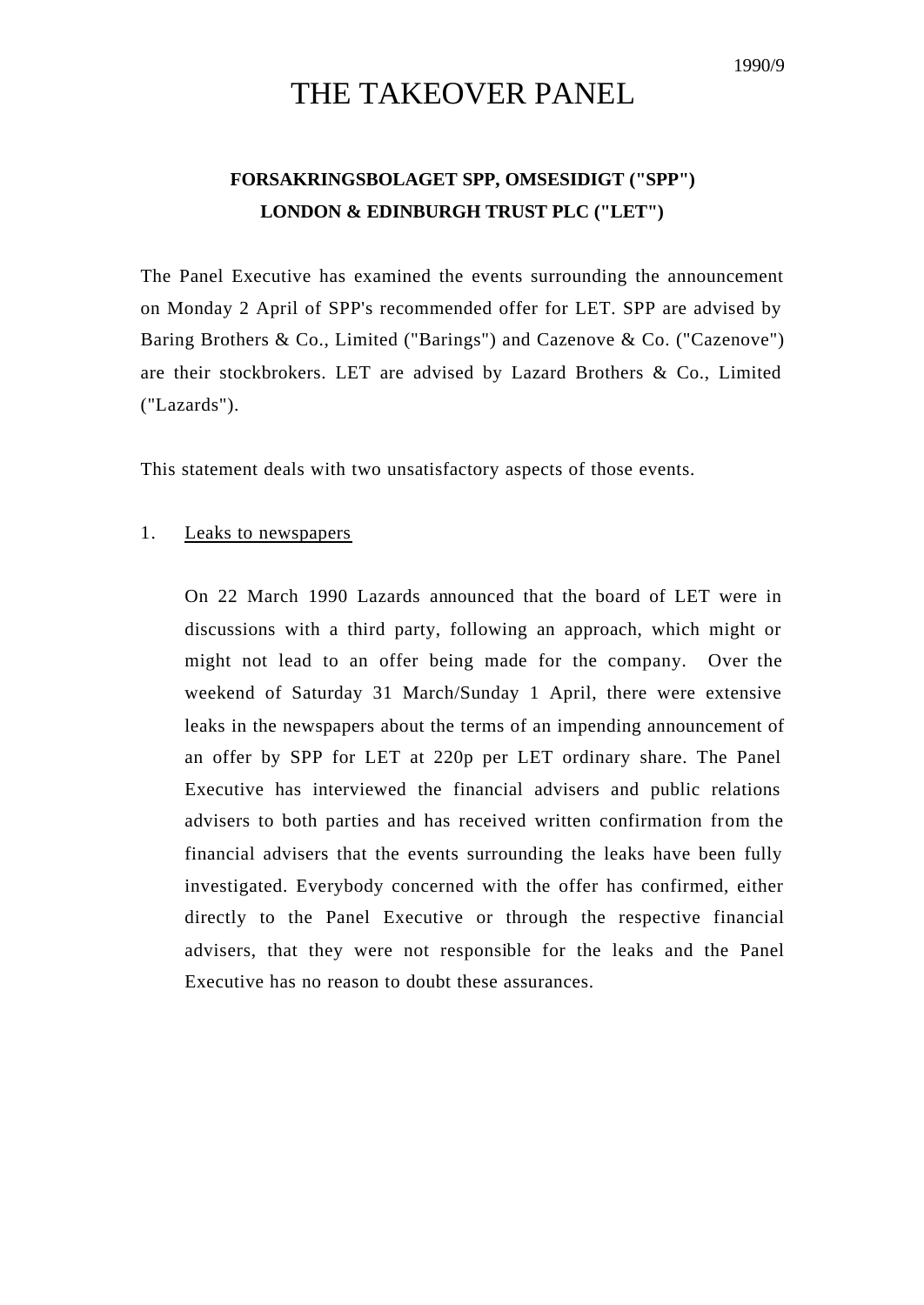Rule 2 of the Code stresses the vital importance of absolute secrecy before the announcement of an offer and requires that all persons privy to confidential information must conduct themselves so as to minimise the chances of an accidental leak of information.

Rule 19.1 of the Code requires that information about companies involved in an offer should be made equally available to all shareholders as nearly as possible at the same time and in the same manner.

Although it has not been possible to trace the origin of the leaks which occurred in this case, the Panel Executive wishes to draw attention to the fact that leaks of this kind are a clear breach of Rule 2 and have the effect of breaching Rule 19.1 because leaked information cannot by definition be made available equally to all shareholders.

## 2. Offer announcement

The boards of SPP and LET finally agreed the terms of the offer late on Sunday 1 April and Cazenove were instructed on Sunday evening by Barings to prepare themselves for the announcement of the offer on Monday morning and subsequently to make substantial share purchases on behalf of SPP.

At this time SPP owned 2,175,000 ordinary shares in LET (approximately 1.16%). It had also received irrevocable undertakings in respect of 53,674,570 ordinary shares (28.79% of the issued ordinary share capital of LET). Cazenove's instructions were to purchase 22 million shares (approximately 12% of LET's issued share capital).

Barings telephoned Cazenove shortly before 7.30am on Monday 2 April and informed them that the announcement of the offer was in the course of being transmitted to the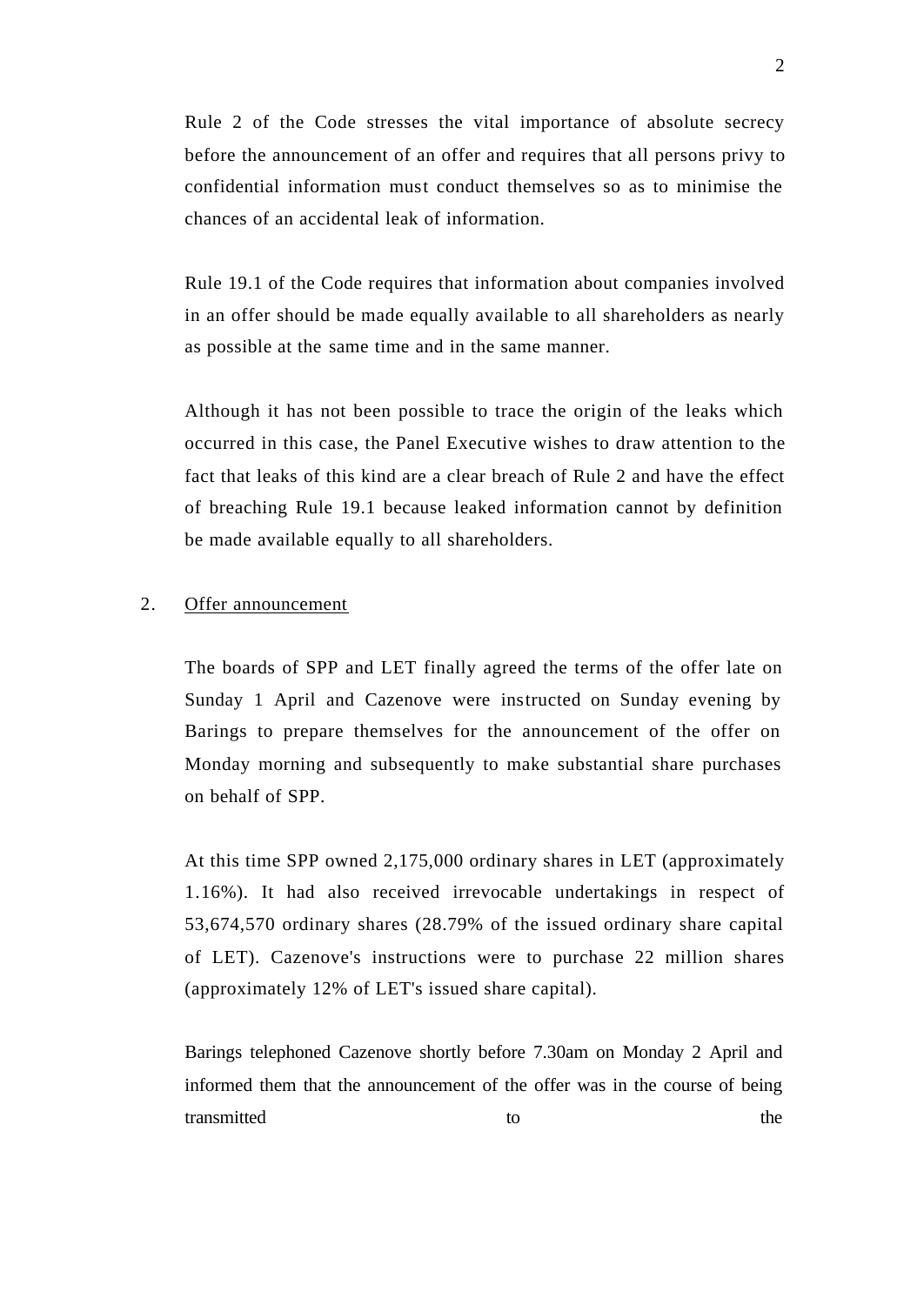Company Announcements Office of The Stock Exchange. Cazenove waited for the announcement to appear on the Company News Service ("CNS") screen before briefing their sales team. However, at 7.58am a news item from Sweden appeared on Reuters screen saying that "SPP said it was offering 220p per share for British property company LET in an agreed bid". This news item did not mention the fact that the offer was effectively 223.5p per LET ordinary share because there was to be a second interim dividend of 3.5p per share. The weekend press contained no reference to this dividend.

Before 8.00am Barings had become aware that, due to technical difficulties which they were experiencing with their equipment, the transmission of the announcement to CNS was taking considerably longer than would normally have been the case. Barings therefore attempted to arrange other ways in which the announcement could appear on the CNS screen more quickly. At 8.16am, a holding announcement appeared on CNS which read "London and Edinburgh Trust. Standby." Cazenove were unaware of any technical difficulties and, assuming that the standby announcement preceded the imminent full announcement, commenced buying LET shares at the full cum dividend price of 223.5p. Their purchases were reported to the market in the normal way and appeared on SEAQ from 8.18am onwards. Full details of the offer were given by Cazenove to all LET shareholders whom they contacted, approximately 30 in number, and to others who made enquiries. The full announcement did not in fact appear on the CNS screen until 8.56am. By that time Cazenove had completed the purchases, on behalf of SPP, of approximately 12% of LET. Later in the day further purchases were made by Cazenove, with the result that SPP ended up with over 50% of LET in terms of shares purchased and rights over shares.